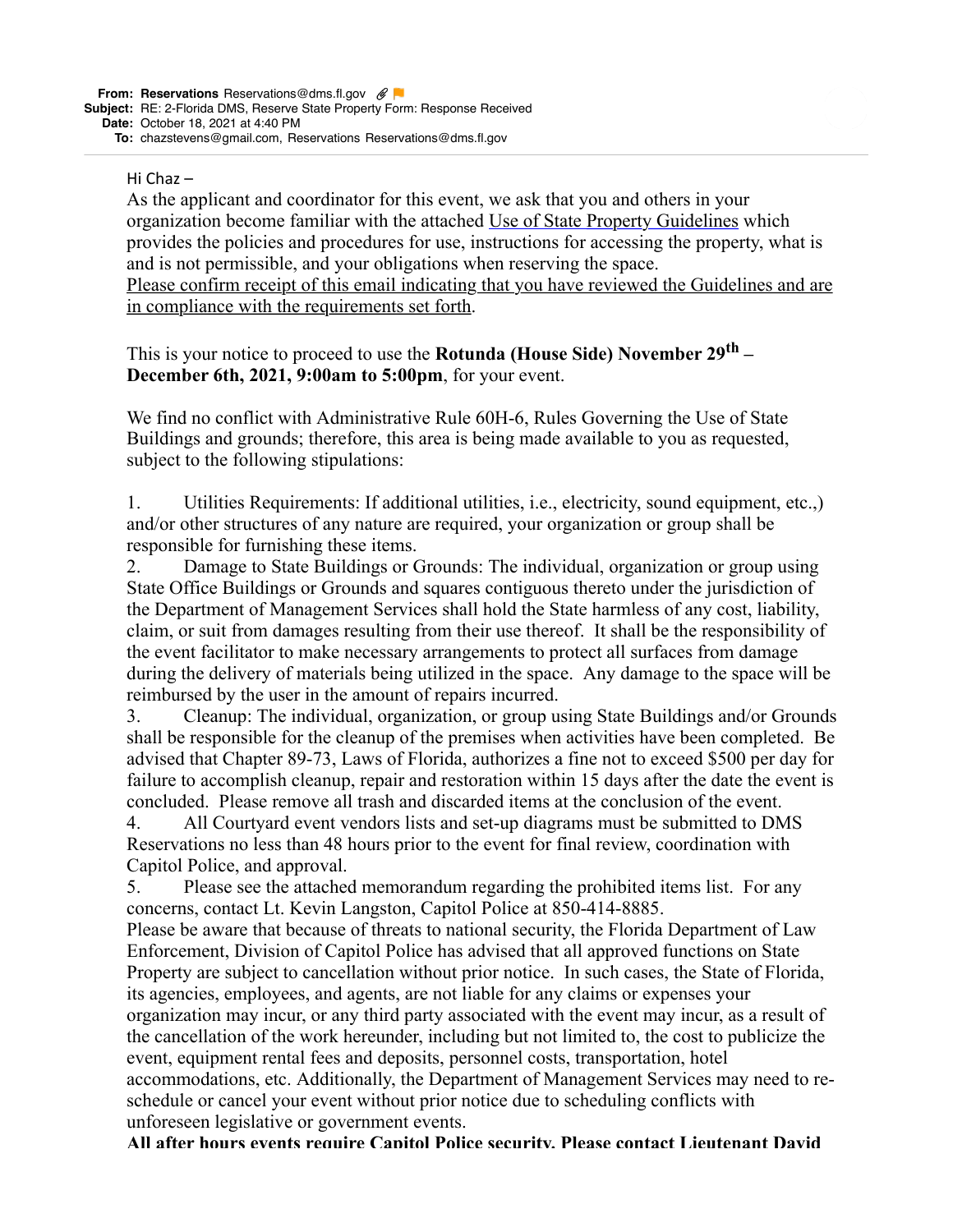## **All after hours events require Capitol Police security. Please contact Lieutenant David Henderson at 850-488-3232 at least two weeks prior to your event to coordinate.** Should you have any questions or need additional information, please contact us.

Please note: Major construction is underway at the Florida Capitol. In addition to the State Space Guidelines, please exercise caution and leave no vehicles unattended near construction sites. Participants must use caution and remain clear of construction equipment and vehicles.

**Ashley Collins** | Property Logistics Administrator 850-487-9928 (office) | 850-408-0490 (cell) Florida Department of Management Services We Serve Those Who Serve Florida



How Are We Doing? Click Here to Take the DMS Customer Satisfaction Survey

**From:** Chaz Stevens <noreply@formresponse.com> **Sent:** Tuesday, September 21, 2021 11:45 AM **To:** Reservations <Reservations@dms.fl.gov> Subject: 2-Florida DMS, Reserve State Property Form: Response Received

Caution: This email originated from outside of the organization. Please ensure that you recognize the sender and know that the content is safe before clicking on any links or opening attachments.

Please review my request for State Property use.

Thank you,

| NAME OF ORGANIZATION<br>PARTICIPATING IN FVFNT | Chaz Stevens                                                                         |
|------------------------------------------------|--------------------------------------------------------------------------------------|
| Today's Date                                   | 09-21-2021                                                                           |
| Organization Type                              | Citizen/Individual                                                                   |
| Event Requestor                                | Chaz Stevens                                                                         |
| Position                                       | Citizen                                                                              |
| E-mail                                         | chazstevens@gmail.com                                                                |
| Cell Phone                                     | 954-901-0971                                                                         |
| Event Requestor's Work<br><b>Address</b>       | Street Address: PO Box 1123<br>City: Deerfield Beach<br>State: FL<br>Zip Code: 33441 |
| On-Site Coordinator (OSC)<br>Name              | Chaz Stevens                                                                         |
|                                                |                                                                                      |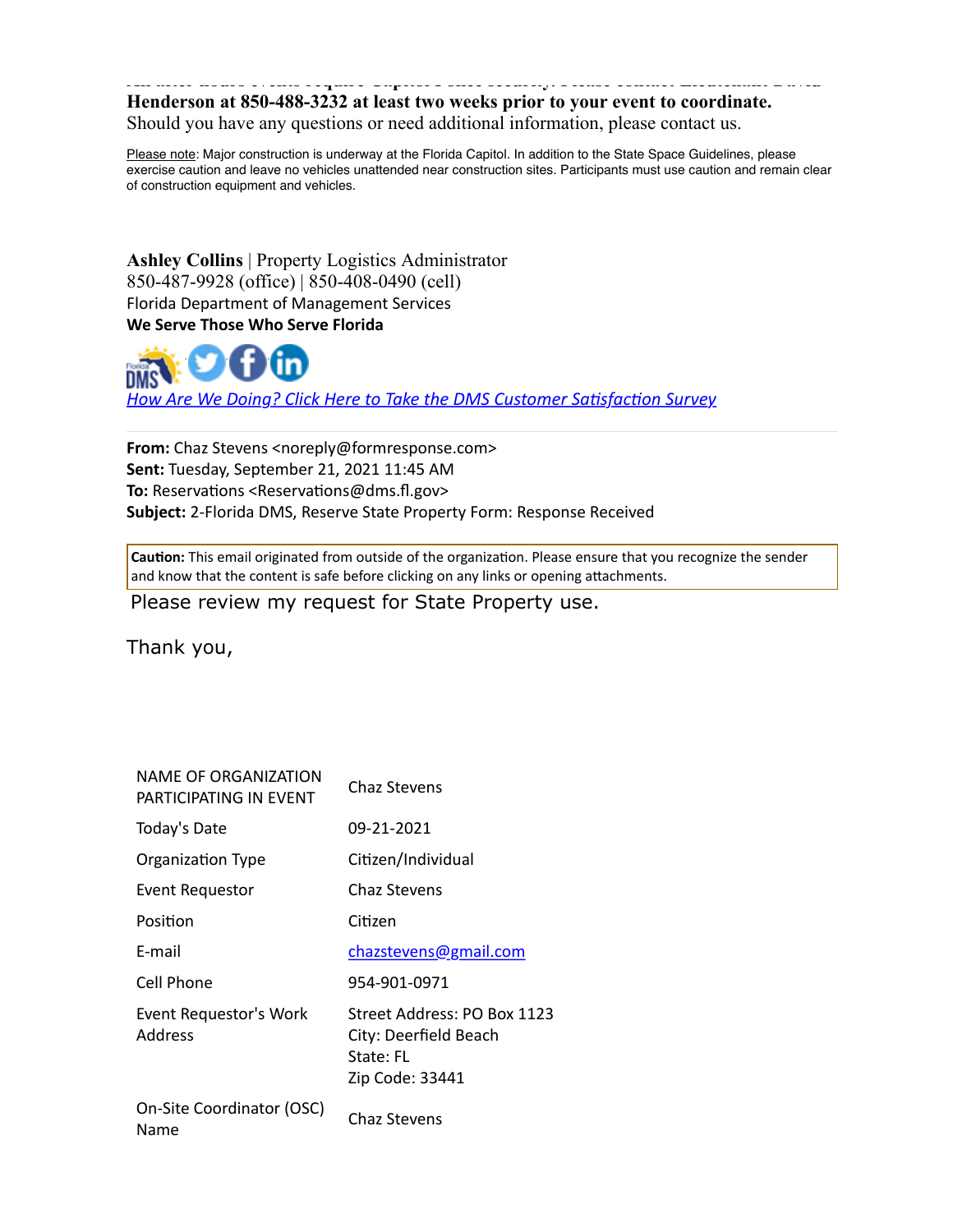| <b>On-Site Coordinator Cell</b><br>Phone                                                                                                                                                              | 954-901-0971                                                        |
|-------------------------------------------------------------------------------------------------------------------------------------------------------------------------------------------------------|---------------------------------------------------------------------|
| Location                                                                                                                                                                                              | Rotunda                                                             |
| Occupied events will be<br>limited to one day in<br>duration. Unoccupied<br>events (displays/posters)<br>are limited to seven (7)<br>calendar days. Will you<br>need this space for multiple<br>days? | Yes                                                                 |
| 1- Setup Date                                                                                                                                                                                         | 11-29-2021                                                          |
| <b>Setup Start Time</b>                                                                                                                                                                               | 9:00 AM                                                             |
| Setup End Time                                                                                                                                                                                        | 5:00 PM                                                             |
| <b>Multi-Day Function Start</b><br>Date                                                                                                                                                               | 11-29-2021                                                          |
| <b>Start Time</b>                                                                                                                                                                                     | 9:00 AM                                                             |
| <b>End Time</b>                                                                                                                                                                                       | 5:00 PM                                                             |
| Multi-Day Function End<br>Date                                                                                                                                                                        | 12-06-2021                                                          |
| <b>Start Time</b>                                                                                                                                                                                     | 9:00 AM                                                             |
| <b>End Time</b>                                                                                                                                                                                       | 5:00 PM                                                             |
| 1- Alternate Dates and<br><b>Times</b>                                                                                                                                                                | 12-07-2021 9am - 5pm thru 12-14-2021 9am - 5pm                      |
| Intended Activity                                                                                                                                                                                     | Displays (Posters or Signs)                                         |
| <b>Describe Intended Activity</b><br>in detail                                                                                                                                                        | A fun celebration of the holiday spirit.                            |
| Is this activity related to a<br>governmental-sponsored<br>function?                                                                                                                                  | No                                                                  |
| Please explain in detail the<br>public concern or public<br>service performed.                                                                                                                        | A celebration of being alive in 2021 with the miracle of Christmas. |
| Provide a brief two<br>sentence description<br>highlighting your<br>event/display to be<br>published on the DMS<br><b>Public Calendar of Events</b><br>(250 character limit).                         | A 5'7" tall, color card board cutout of Fauci Klaus (see attached). |
| Service limited to<br>members?                                                                                                                                                                        | No                                                                  |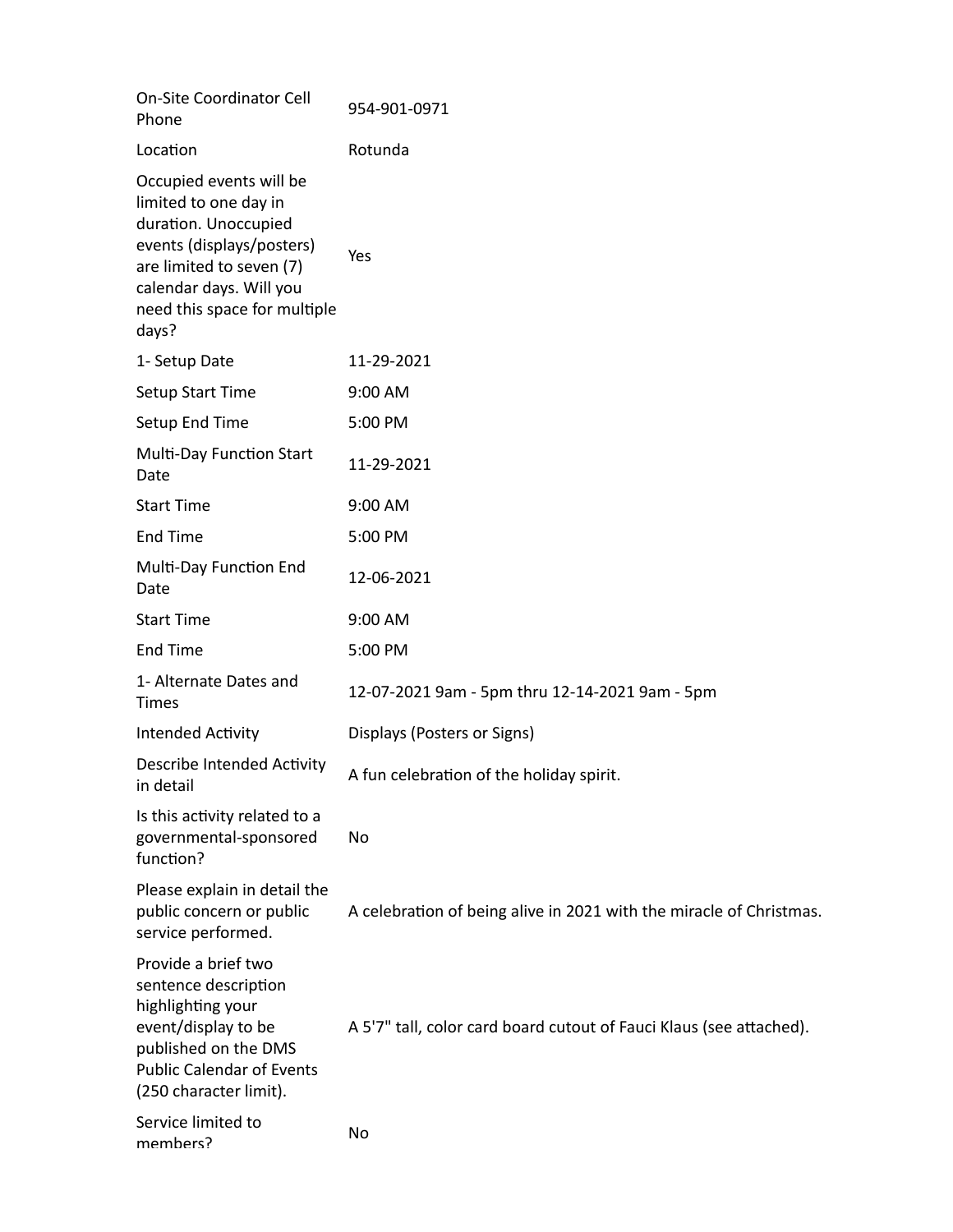| .                                                                                                                                   |                                                          |
|-------------------------------------------------------------------------------------------------------------------------------------|----------------------------------------------------------|
| Available to the general<br>public?                                                                                                 | Yes                                                      |
| <b>Number of Participants</b>                                                                                                       | 1                                                        |
| <b>Total Number of Attendees</b>                                                                                                    | 1                                                        |
| Does the applicant desire to<br>bring any physical objects<br>or equipment on property?                                             | Yes                                                      |
| Will food or beverages be<br>served?                                                                                                | No                                                       |
| Check items and describe<br>their details below<br>(Rotunda). Select at least<br>one.                                               | Displays (Posters or Signs)                              |
| <b>Attachments - Please</b><br>provide pictures/graphics of<br>displays, posters or signs<br>here.                                  | cardboardfauciklaus.png                                  |
| <b>General Comments</b>                                                                                                             | Hope everyone is safe and well.                          |
| <b>Vehicle Make</b>                                                                                                                 | Car                                                      |
| Vehicle Model                                                                                                                       | Caddy CTS                                                |
| Vehicle Color                                                                                                                       | Blue                                                     |
| By selecting the box below,<br>I confirm I have read and<br>understand the conditions<br>outlined by the State Space<br>Guidelines. | I understand and comply with the State Space Guidelines. |
| <b>Printed Name</b>                                                                                                                 | <b>TIMOTHY STEVENS</b>                                   |



Use of State Space...es.pdf



Richard L. Swearingen Commissioner

Capitol Police<br>400 South Monroe Street, Suite 213<br>Tallahassee, Florida 32399-3300<br>(850) 487-2700<br>www.fdle.state.fl.us

Ron DeSantis, Governor<br>Ashley Moody, Attorney General<br>Jimmy Patronis, Chief Financial Officer<br>Nikki Fried, Commissioner of Agriculture

## MEMORANDUM 21-015

DATE:

March 8, 2021